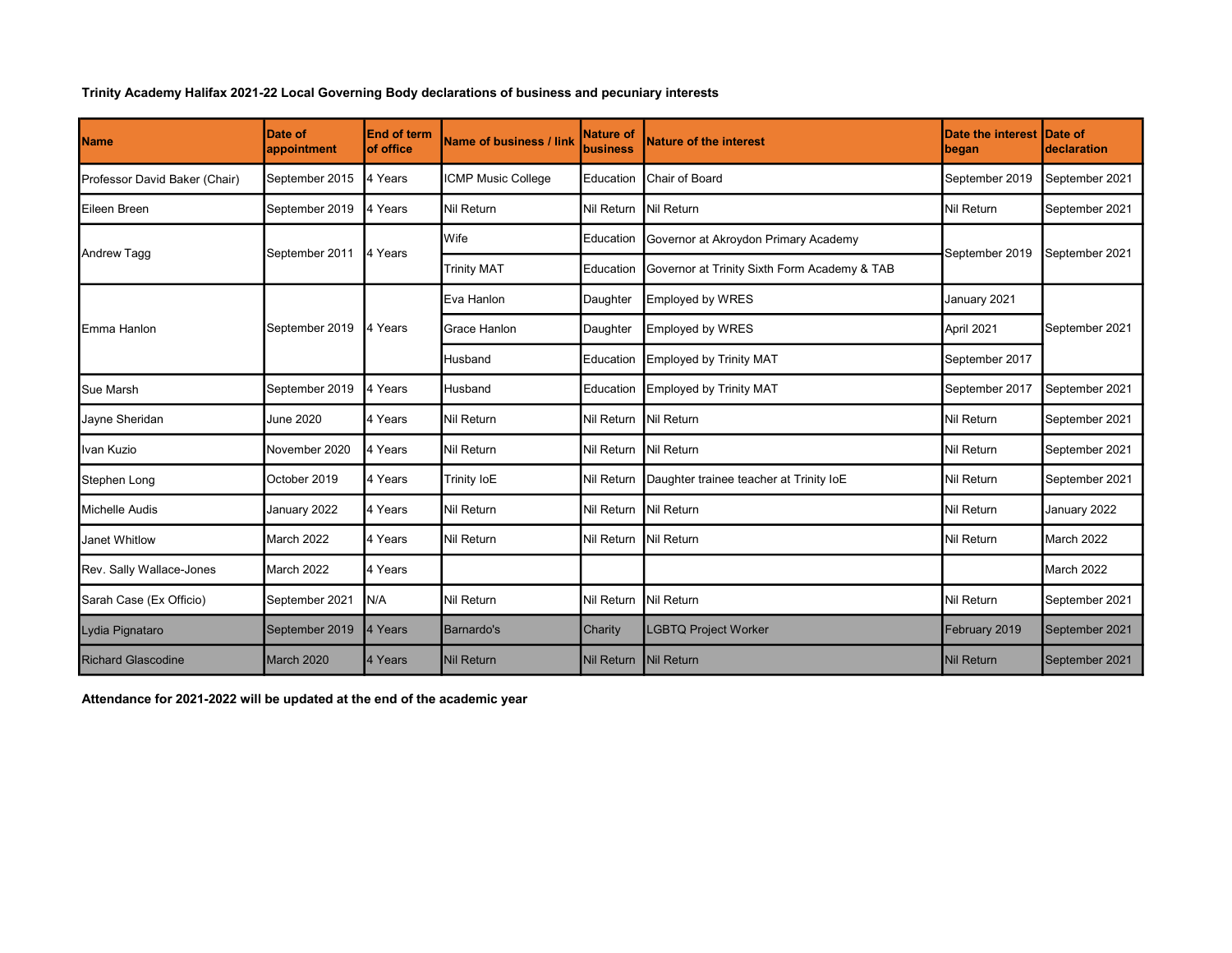Trinity Academy Halifax 2020-21 Local Governing Body declarations of business and pecuniary interests

| <b>Name</b>                    | Date of<br>appointment | <b>End of term</b><br><b>of office</b> | Name of business / link | <b>Nature of</b><br><b>business</b> | <b>Nature of the interest</b>          | <b>Date the interest</b><br><b> began</b> | <b>IDate of</b><br>declaration |
|--------------------------------|------------------------|----------------------------------------|-------------------------|-------------------------------------|----------------------------------------|-------------------------------------------|--------------------------------|
| Professor David Baker (Chair)  | September 2015         | 4 Years                                | ICMP Music College      | Education                           | <b>Chair of Board</b>                  | September 2019                            | September 2020                 |
| Lydia Pignataro                | September 2019         | 4 Years                                | Barnardo's              | Charity                             | <b>GBTQ Project worker</b>             | February 2019                             | September 2020                 |
| Eileen Breen                   | September 2019         | 4 Years                                | Nil Return              | Nil Return                          | Nil Return                             | Nil Return                                | September 2020                 |
| <b>Andrew Tagg</b>             | September 2011         | 4 Years                                | <b>Wife</b>             | Education                           | Governor at Akroydon Primary Academy   | September 2019                            | September 2020                 |
|                                |                        |                                        | <b>Trinity MAT</b>      | Education                           | Governor at Trinity Sixth Form Academy |                                           |                                |
| Emma Hanlon                    | September 2019         | 4 Years                                | <b>Trinity MAT</b>      | Education                           | Employed by Trinity MAT                | September 2017                            | September 2020                 |
|                                |                        |                                        | Husband                 | Education                           | Employed by Trinity MAT                |                                           |                                |
| <b>Sue Marsh</b>               | September 2019         | 4 Years                                | <b>Husband</b>          | Education                           | Employed by Trinity MAT                | September 2017                            | September 2020                 |
| Jayne Sheridan                 | <b>June 2020</b>       | 4 Years                                | Nil Return              | Nil Return                          | Nil Return                             | Nil Return                                | September 2020                 |
| <b>Richard Glascodine</b>      | <b>March 2020</b>      | 4 Years                                | Nil Return              | Nil Return                          | Nil Return                             | Nil Return                                | September 2020                 |
| Ivan Kuzio                     | November 2020          | 4 Years                                | Nil Return              | Nil Return                          | Nil Return                             | Nil Return                                | November 2020                  |
| Stephen Long                   | October 2019           | 4 Years                                | Nil Return              | Nil Return                          | Nil Return                             | Nil Return                                | September 2020                 |
| Nicholas Robinson (Ex Officio) | February 2018          | N/A                                    | <b>Trinity MAT</b>      | Education                           | Spouse works for Trinity MAT           | February 2018                             | September 2020                 |